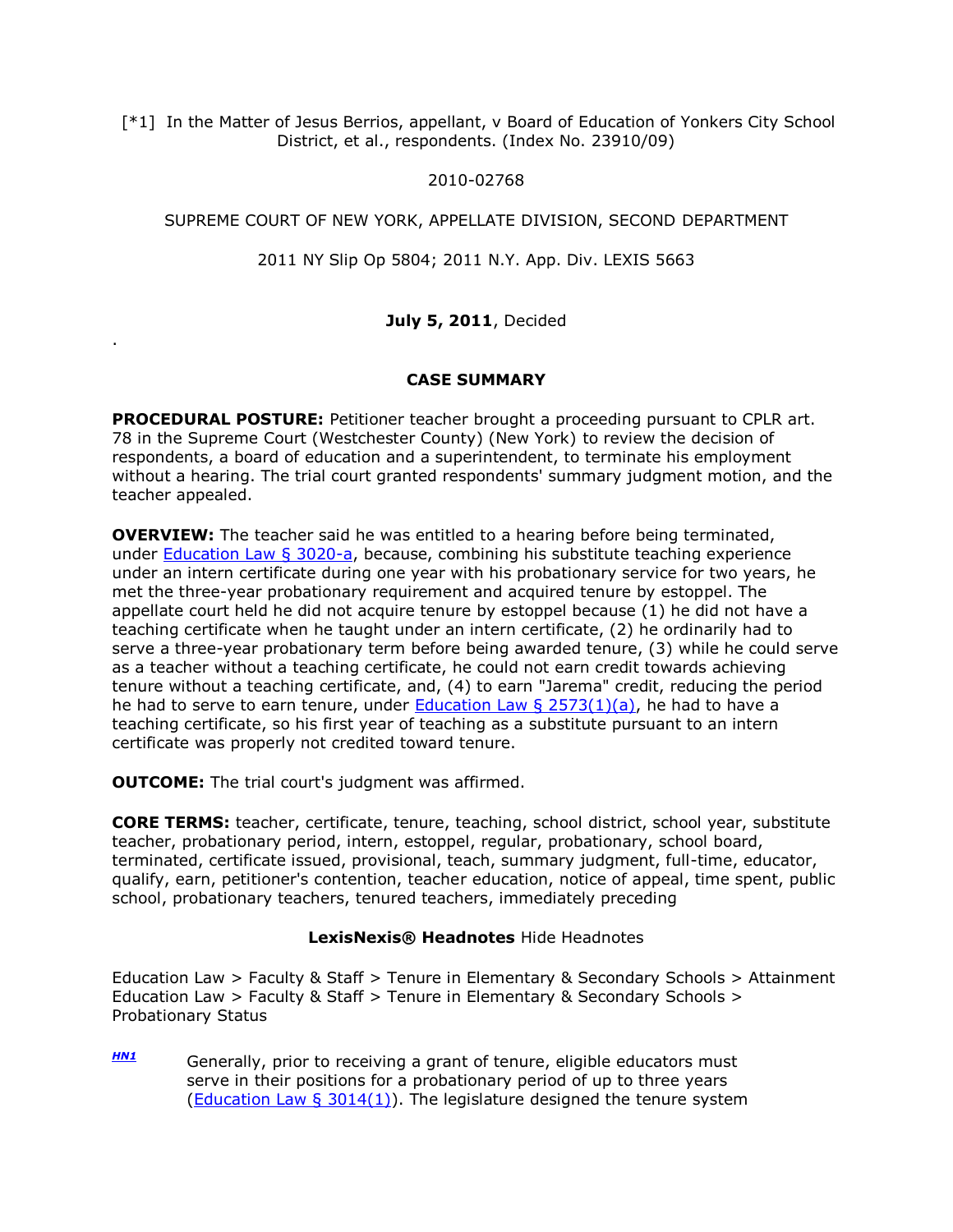to foster academic freedom in the schools and to protect competent teachers from the abuses they might be subjected to if they could be dismissed at the whim of their supervisors.

Education Law > Faculty & Staff > Discipline & Dismissal > Administrative Proceedings > Statutory Procedures Education Law > Faculty & Staff > Tenure in Elementary & Secondary Schools > Institutional Compliance Education Law > Faculty & Staff > Tenure in Elementary & Secondary Schools > Probationary Status

*[HN2](http://www.lexisnexis.com.ezproxy.strose.edu/lnacui2api/frame.do?reloadEntirePage=true&rand=1310415248469&returnToKey=20_T12329573738&parent=docview&target=results_DocumentContent&tokenKey=rsh-20.832219.9355148397#clsccl2)* The Education Law specifically distinguishes probationary teachers and tenured teachers. The employment of probationary teachers can be terminated at any time during the probationary period, without any reason and without a hearing (**Education Law §§ 2509(1)(a)**, 3014(1). By contrast, tenured teachers hold their positions during good behavior and competent service, and are subject to dismissal only after formal disciplinary proceedings [\(Education Law §§ 2509\(2\),](http://www.lexisnexis.com.ezproxy.strose.edu/lnacui2api/mungo/lexseestat.do?bct=A&risb=21_T12329555026&homeCsi=9092&A=0.5820858718051269&urlEnc=ISO-8859-1&&citeString=N.Y.%20EDUC.%20LAW%202509&countryCode=USA) [3020-a\)](http://www.lexisnexis.com.ezproxy.strose.edu/lnacui2api/mungo/lexseestat.do?bct=A&risb=21_T12329555026&homeCsi=9092&A=0.5820858718051269&urlEnc=ISO-8859-1&&citeString=N.Y.%20EDUC.%20LAW%203020-A&countryCode=USA).

Education Law > Faculty & Staff > Tenure in Elementary & Secondary Schools > Attainment

*[HN3](http://www.lexisnexis.com.ezproxy.strose.edu/lnacui2api/frame.do?reloadEntirePage=true&rand=1310415248469&returnToKey=20_T12329573738&parent=docview&target=results_DocumentContent&tokenKey=rsh-20.832219.9355148397#clsccl3)* Pursuant to [Education Law § 2573\(1\)\(a\),](http://www.lexisnexis.com.ezproxy.strose.edu/lnacui2api/mungo/lexseestat.do?bct=A&risb=21_T12329555026&homeCsi=9092&A=0.5820858718051269&urlEnc=ISO-8859-1&&citeString=N.Y.%20EDUC.%20LAW%202573&countryCode=USA) a teacher in a large city school district is required to serve a three-year probationary period before being awarded tenure.

Education Law > Faculty & Staff > Tenure in Elementary & Secondary Schools > Attainment

*[HN4](http://www.lexisnexis.com.ezproxy.strose.edu/lnacui2api/frame.do?reloadEntirePage=true&rand=1310415248469&returnToKey=20_T12329573738&parent=docview&target=results_DocumentContent&tokenKey=rsh-20.832219.9355148397#clsccl4)* An educator's tenure by estoppel results when a school board accepts the continued services of a teacher or administrator, but fails to take the action required by law to either grant or deny tenure prior to the expiration of the teacher's probationary term.

Education Law > Faculty & Staff > Tenure in Elementary & Secondary Schools > Attainment Education Law > Faculty & Staff > Tenure in Elementary & Secondary Schools > Probationary Status

*[HN5](http://www.lexisnexis.com.ezproxy.strose.edu/lnacui2api/frame.do?reloadEntirePage=true&rand=1310415248469&returnToKey=20_T12329573738&parent=docview&target=results_DocumentContent&tokenKey=rsh-20.832219.9355148397#clsccl5)* Service as a substitute teacher does not constitute probationary service for purposes of obtaining tenure as a regular teacher.

Education Law > Faculty & Staff > Tenure in Elementary & Secondary Schools > Attainment Education Law > Faculty & Staff > Tenure in Elementary & Secondary Schools > Probationary Status

*[HN6](http://www.lexisnexis.com.ezproxy.strose.edu/lnacui2api/frame.do?reloadEntirePage=true&rand=1310415248469&returnToKey=20_T12329573738&parent=docview&target=results_DocumentContent&tokenKey=rsh-20.832219.9355148397#clsccl6)* See [Education Law § 2573\(1\)\(a\).](http://www.lexisnexis.com.ezproxy.strose.edu/lnacui2api/mungo/lexseestat.do?bct=A&risb=21_T12329555026&homeCsi=9092&A=0.5820858718051269&urlEnc=ISO-8859-1&&citeString=N.Y.%20EDUC.%20LAW%202573&countryCode=USA)

Education Law > Faculty & Staff > Tenure in Elementary & Secondary Schools > Attainment Education Law > Faculty & Staff > Tenure in Elementary & Secondary Schools > Probationary Status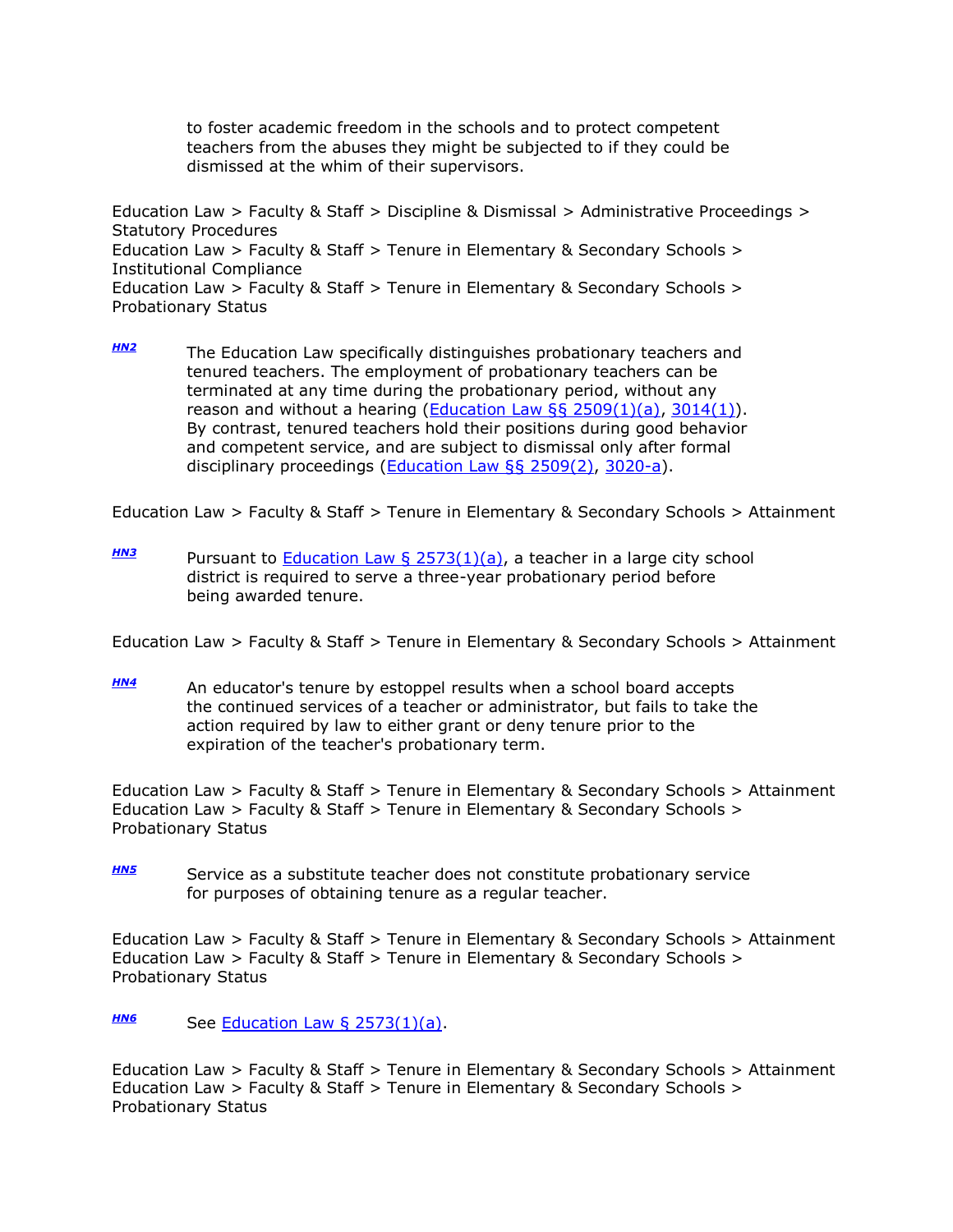*[HN7](http://www.lexisnexis.com.ezproxy.strose.edu/lnacui2api/frame.do?reloadEntirePage=true&rand=1310415248469&returnToKey=20_T12329573738&parent=docview&target=results_DocumentContent&tokenKey=rsh-20.832219.9355148397#clsccl7)* In order to qualify for Jarema credit reducing the probationary period required to attain tenure, a teacher must serve as a regular substitute continuously for at least one school term immediately preceding the probationary period. Thus, where a teacher has not served as a regular substitute in the year immediately preceding a probationary appointment, such service will not count towards Jarema credit.

Education Law > Faculty & Staff > Qualifications > Certification & Licensure > Lack of **Certification** Education Law > Faculty & Staff > Qualifications > Certification & Licensure > Requirements

*[HN8](http://www.lexisnexis.com.ezproxy.strose.edu/lnacui2api/frame.do?reloadEntirePage=true&rand=1310415248469&returnToKey=20_T12329573738&parent=docview&target=results_DocumentContent&tokenKey=rsh-20.832219.9355148397#clsccl8)* In order to be a "teacher" in the New York State public school system, one must possess a valid teacher's certificate issued by the Commissioner of the New York State Education Department or a valid regional credential [\(Education Law § 3001\(2\)\)](http://www.lexisnexis.com.ezproxy.strose.edu/lnacui2api/mungo/lexseestat.do?bct=A&risb=21_T12329555026&homeCsi=9092&A=0.5820858718051269&urlEnc=ISO-8859-1&&citeString=N.Y.%20EDUC.%20LAW%203001&countryCode=USA). However, [Education Law](http://www.lexisnexis.com.ezproxy.strose.edu/lnacui2api/mungo/lexseestat.do?bct=A&risb=21_T12329555026&homeCsi=9092&A=0.5820858718051269&urlEnc=ISO-8859-1&&citeString=N.Y.%20EDUC.%20LAW%203001&countryCode=USA)  [§ 3001\(2\)](http://www.lexisnexis.com.ezproxy.strose.edu/lnacui2api/mungo/lexseestat.do?bct=A&risb=21_T12329555026&homeCsi=9092&A=0.5820858718051269&urlEnc=ISO-8859-1&&citeString=N.Y.%20EDUC.%20LAW%203001&countryCode=USA) specifically allows a "practice" teacher enrolled in an approved teacher education program to teach without the presence of a certified teacher in the classroom, provided that a classroomcertified teacher is available at all times and retains supervision of the "practice" teacher. Furthermore, pursuant to [8 NYCRR 80-](http://www.lexisnexis.com.ezproxy.strose.edu/lnacui2api/mungo/lexseestat.do?bct=A&risb=21_T12329555026&homeCsi=9092&A=0.5820858718051269&urlEnc=ISO-8859-1&&citeString=8%20N.Y.%20COMP.%20CODES%20R.%20REGS.%2080-5.4&countryCode=USA)  $5.4(c)(2)$  and  $(3)$ , a person may be employed as a substitute teacher on a regular basis even if he or she does not possess a valid teaching certificate.

Education Law > Faculty & Staff > Qualifications > Certification & Licensure > Requirements Education Law > Faculty & Staff > Tenure in Elementary & Secondary Schools > Attainment

*[HN9](http://www.lexisnexis.com.ezproxy.strose.edu/lnacui2api/frame.do?reloadEntirePage=true&rand=1310415248469&returnToKey=20_T12329573738&parent=docview&target=results_DocumentContent&tokenKey=rsh-20.832219.9355148397#clsccl9)* While an educator need not have a valid teacher's certificate to be employed as a substitute teacher, such an educator must possess a valid teacher's certificate in order to qualify as a "teacher" and earn Jarema credit reducing the probationary period required to attain tenure. Jarema credit cannot be awarded to a regular substitute teacher who does not possess a valid New York State teacher's certificate.

**COUNSEL:** [\*\*1] Sussman & Watkins, Goshen, N.Y. (Michael H. Sussman of counsel), for appellant.

Donoghue, Thomas, Auslander & Drohan, LLP, Hopewell Junction, N.Y. (James P. Drohan and Laura M. Del Gaudio of counsel), for respondents.

**JUDGES:** WILLIAM F. MASTRO, J.P., PETER B. SKELOS, JOHN M. LEVENTHAL, SHERI S. ROMAN, JJ. MASTRO, J.P., SKELOS and ROMAN, JJ., concur.

## **OPINION BY:** JOHN M. LEVENTHAL

## **OPINION**

APPEAL by the petitioner, in a proceeding pursuant to [CPLR article 78,](http://www.lexisnexis.com.ezproxy.strose.edu/lnacui2api/mungo/lexseestat.do?bct=A&risb=21_T12329555026&homeCsi=9092&A=0.5820858718051269&urlEnc=ISO-8859-1&&citeString=N.Y.%20C.P.L.R.%207801&countryCode=USA) inter alia, to review a determination of the Board of Education of the Yonkers City School District dated June 17,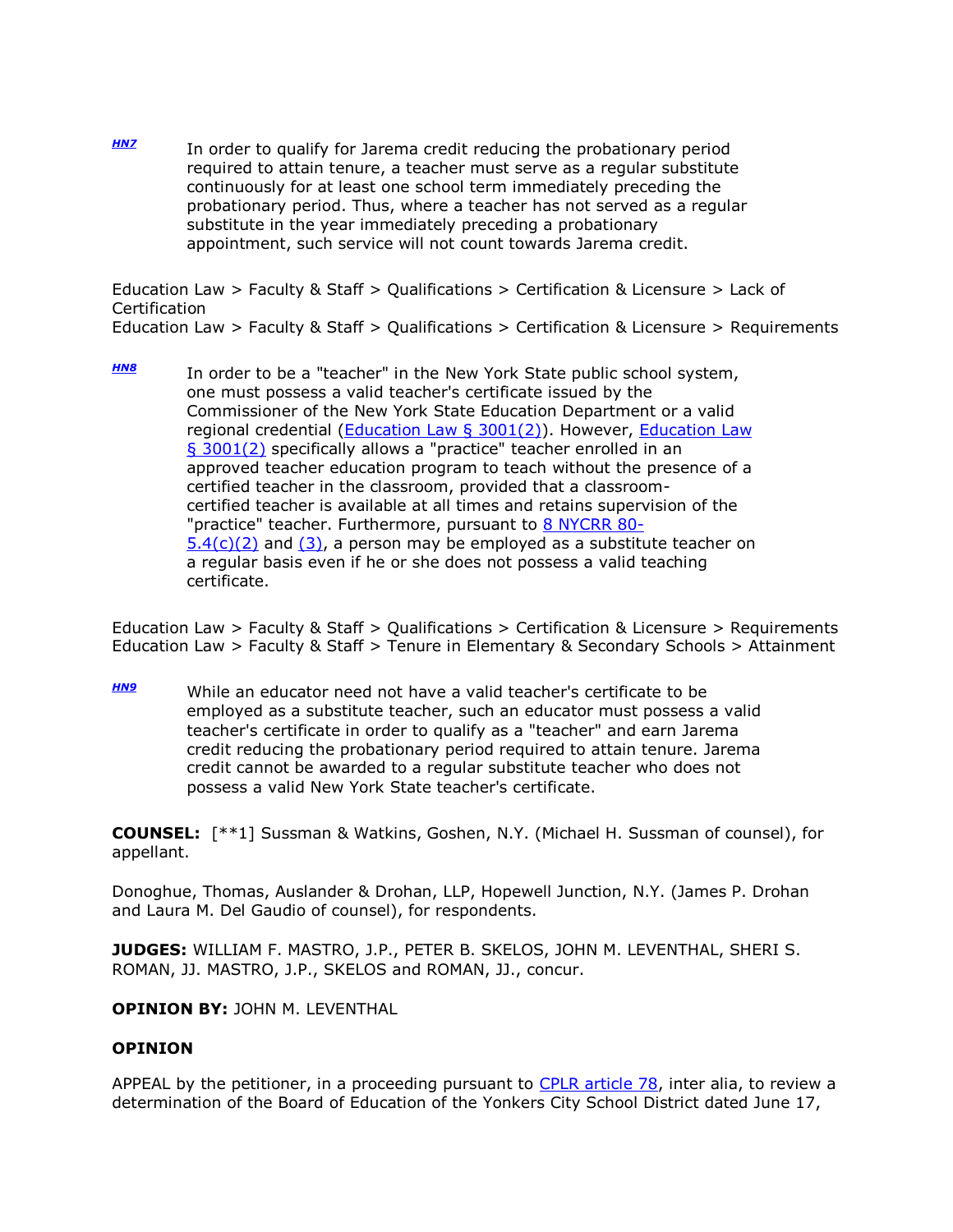2009, which, without a hearing, terminated his employment as a teacher, from a judgment of the Supreme Court (William Wetzel, J.), entered in Westchester County on February 16, 2010, which, upon an order of the same court entered on January 12, 2010, granting the motion of the Board of Education of the Yonkers City School District, Yonkers City School District, and Bernard P. Pierorazio, as Superintendent of the Yonkers City School District, for summary judgment, in effect, denying the petition, is in favor of the Board of Education of the Yonkers City School District, Yonkers City School District, and Bernard P. Pierorazio, as Superintendent of the [\*\*2] Yonkers City School District, and against him, in effect, denying the petition, and dismissing the proceeding. The notice of appeal from the order is deemed to be a notice of appeal from the judgment (see [CPLR 5512\[a\]\)](http://www.lexisnexis.com.ezproxy.strose.edu/lnacui2api/mungo/lexseestat.do?bct=A&risb=21_T12329555026&homeCsi=9092&A=0.5820858718051269&urlEnc=ISO-8859-1&&citeString=N.Y.%20C.P.L.R.%205512&countryCode=USA).

### OPINION & ORDER

LEVENTHAL, J. The narrow issue presented on this appeal, apparently one of first impression for an appellate court in this State, is whether a substitute teacher may accumulate tenure credit for time spent teaching pursuant to an intern certificate. For the reasons set forth below, we answer this question in the negative.

The facts of this case are not in dispute. The petitioner, Jesus Berrios, taught middle-school mathematics for the Yonkers City School District (hereinafter the District) for four years. During the 2005-2006 school year, the petitioner worked as a substitute math teacher pursuant to an intern certificate, which he received on September 1, 200[5](http://www.lexisnexis.com.ezproxy.strose.edu/lnacui2api/frame.do?reloadEntirePage=true&rand=1310415248469&returnToKey=20_T12329573738&parent=docview&target=results_DocumentContent&tokenKey=rsh-20.832219.9355148397#fnote1) $<sup>1</sup>$  On September 1,</sup> 2006, th[e](http://www.lexisnexis.com.ezproxy.strose.edu/lnacui2api/frame.do?reloadEntirePage=true&rand=1310415248469&returnToKey=20_T12329573738&parent=docview&target=results_DocumentContent&tokenKey=rsh-20.832219.9355148397#fnote2) petitioner  $\lceil *2 \rceil$  obtained his initial public school teaching certificate<sup>2</sup> The District hired the petitioner on a probationary full-time basis for the 2006-2007 school year. The petitioner continued teaching for the District during the 2007-2008 and 2008-2009 school years.

- - - - - - - - - - - - - - Footnotes - - - - - - - - - - - - - - -

[1](http://www.lexisnexis.com.ezproxy.strose.edu/lnacui2api/frame.do?reloadEntirePage=true&rand=1310415248469&returnToKey=20_T12329573738&parent=docview&target=results_DocumentContent&tokenKey=rsh-20.832219.9355148397#ref1) An [\*\*3] intern certificate is "the certificate issued a student in a registered or approved graduate program of teacher education which includes an internship experience(s) and who has completed at least one-half of the semester hour requirement for the program" [\(8 NYCRR 80-1.1\(b\) \[24\]\)](http://www.lexisnexis.com.ezproxy.strose.edu/lnacui2api/mungo/lexseestat.do?bct=A&risb=21_T12329555026&homeCsi=9092&A=0.5820858718051269&urlEnc=ISO-8859-1&&citeString=8%20N.Y.%20COMP.%20CODES%20R.%20REGS.%2080-1.1&countryCode=USA)[.2](http://www.lexisnexis.com.ezproxy.strose.edu/lnacui2api/frame.do?reloadEntirePage=true&rand=1310415248469&returnToKey=20_T12329573738&parent=docview&target=results_DocumentContent&tokenKey=rsh-20.832219.9355148397#ref2) An initial certificate is "the first teaching certificate obtained by a candidate that qualifies that individual to teach in the public schools of New York State" [\(8](http://www.lexisnexis.com.ezproxy.strose.edu/lnacui2api/mungo/lexseestat.do?bct=A&risb=21_T12329555026&homeCsi=9092&A=0.5820858718051269&urlEnc=ISO-8859-1&&citeString=8%20N.Y.%20COMP.%20CODES%20R.%20REGS.%2080-1.1&countryCode=USA)  [NYCRR 80-1.1\(b\) \[22\]\)](http://www.lexisnexis.com.ezproxy.strose.edu/lnacui2api/mungo/lexseestat.do?bct=A&risb=21_T12329555026&homeCsi=9092&A=0.5820858718051269&urlEnc=ISO-8859-1&&citeString=8%20N.Y.%20COMP.%20CODES%20R.%20REGS.%2080-1.1&countryCode=USA).

- - - - - - - - - - - - End Footnotes- - - - - - - - - - - - - -

On June 17, 2009, based on the recommendation of Bernard P. Pierorazio, the Superintendent of the Yonkers City School District (hereinafter the Superintendent), the Board of Education of the Yonkers City School District (hereinafter the Board) terminated the petitioner's employment without a hearing. The termination was effective on July 17, 2009.

The petitioner then commenced this [CPLR article 78](http://www.lexisnexis.com.ezproxy.strose.edu/lnacui2api/mungo/lexseestat.do?bct=A&risb=21_T12329555026&homeCsi=9092&A=0.5820858718051269&urlEnc=ISO-8859-1&&citeString=N.Y.%20C.P.L.R.%207801&countryCode=USA) proceeding against the Board, the District, and the Superintendent (hereinafter collectively the respondents), by filing a notice of petition and verified petition. The petitioner sought, among other things, review of the Board's determination, reinstatement of his employment, and back pay. The petitioner argued that, combining his substitute [\*\*4] teaching experience under his intern certificate during the 2005-2006 school year with his probationary service for the 2006-2007 and 2007-2008 school years, he satisfied the three-year probationary requirement and acquired tenure by estoppel, effective September 2008. The petitioner asserted that, as a consequence, his employment could not have been lawfully terminated in June 2009, absent a hearing pursuant to [Education Law § 3020-a.](http://www.lexisnexis.com.ezproxy.strose.edu/lnacui2api/mungo/lexseestat.do?bct=A&risb=21_T12329555026&homeCsi=9092&A=0.5820858718051269&urlEnc=ISO-8859-1&&citeString=N.Y.%20EDUC.%20LAW%203020-A&countryCode=USA)

Thereafter, the respondents moved for summary judgment, contending that the petitioner did not obtain tenure by estoppel because he did not have a valid teaching certificate during the 2005-2006 school year. According to the respondents, without a valid teaching certificate, the petitioner's 2005-2006 employment could not be credited toward completion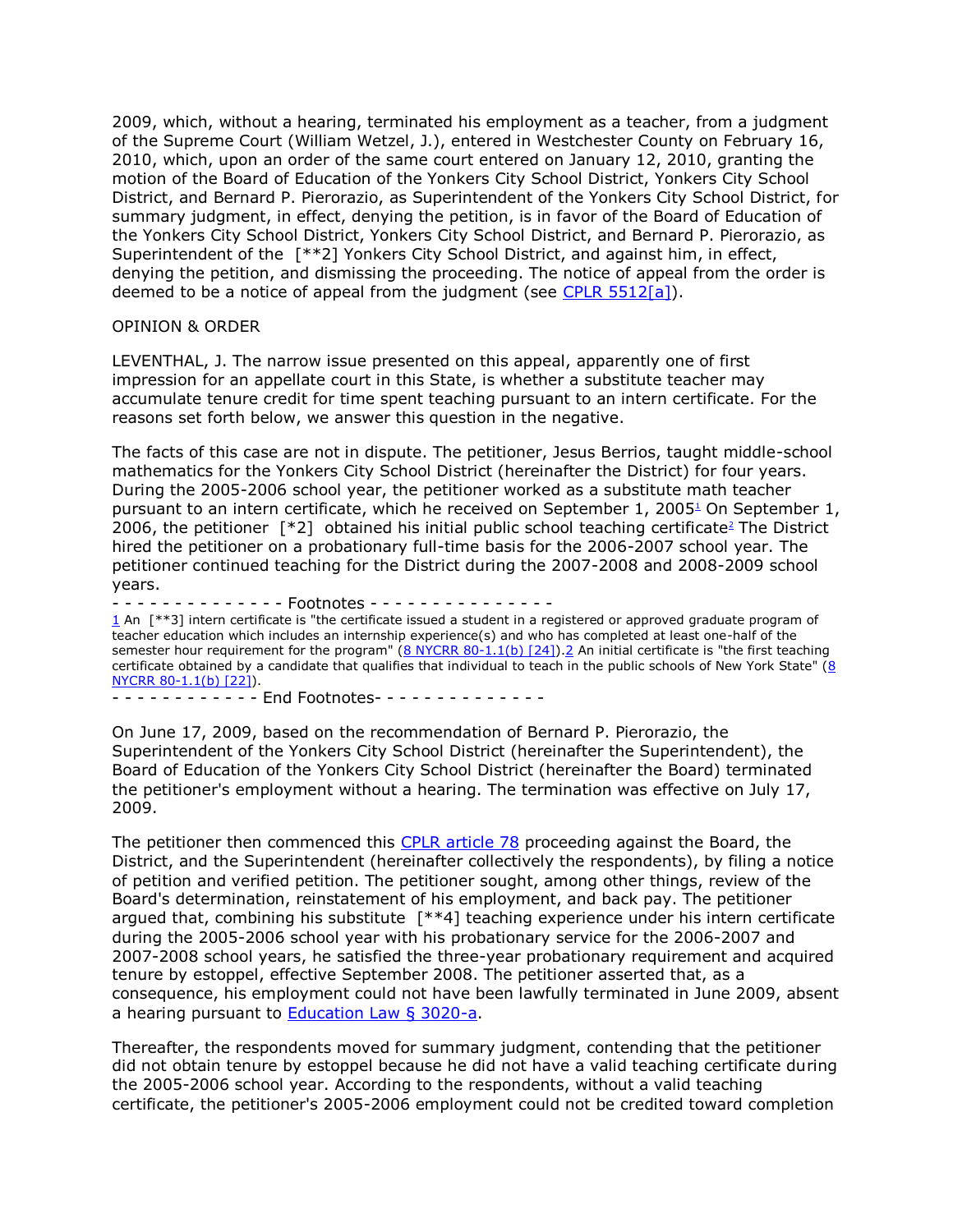of his probationary period. In an order entered January 12, 2010, the Supreme Court granted the respondents' motion for summary judgment. In a judgment entered February 16, 2010, the Supreme Court, in effect, denied the petition, and dismissed the proceeding on the merits. The petitioner appeals.

## *[HN1](http://www.lexisnexis.com.ezproxy.strose.edu/lnacui2api/frame.do?reloadEntirePage=true&rand=1310415248469&returnToKey=20_T12329573738&parent=docview&target=results_DocumentContent&tokenKey=rsh-20.832219.9355148397#clscc1)*

Generally, prior to receiving a grant of tenure, eligible educators must serve in their positions for a probationary [\*\*5] period of up to three years (*see* [Education Law §](http://www.lexisnexis.com.ezproxy.strose.edu/lnacui2api/mungo/lexseestat.do?bct=A&risb=21_T12329555026&homeCsi=9092&A=0.5820858718051269&urlEnc=ISO-8859-1&&citeString=N.Y.%20EDUC.%20LAW%203014&countryCode=USA)  [3014\[1\];](http://www.lexisnexis.com.ezproxy.strose.edu/lnacui2api/mungo/lexseestat.do?bct=A&risb=21_T12329555026&homeCsi=9092&A=0.5820858718051269&urlEnc=ISO-8859-1&&citeString=N.Y.%20EDUC.%20LAW%203014&countryCode=USA) *see also [Matter of Speichler v Board of Coop. Educ. Servs., Second Supervisory](http://www.lexisnexis.com.ezproxy.strose.edu/lnacui2api/mungo/lexseestat.do?bct=A&risb=21_T12329555026&homeCsi=9092&A=0.5820858718051269&urlEnc=ISO-8859-1&&citeString=90%20N.Y.2d%20110,%20114&countryCode=USA)  Dist*[., 90 NY2d 110, 114, 681 N.E.2d 366, 659 N.Y.S.2d 199;](http://www.lexisnexis.com.ezproxy.strose.edu/lnacui2api/mungo/lexseestat.do?bct=A&risb=21_T12329555026&homeCsi=9092&A=0.5820858718051269&urlEnc=ISO-8859-1&&citeString=90%20N.Y.2d%20110,%20114&countryCode=USA) *[Matter of Putnam N.](http://www.lexisnexis.com.ezproxy.strose.edu/lnacui2api/mungo/lexseestat.do?bct=A&risb=21_T12329555026&homeCsi=9092&A=0.5820858718051269&urlEnc=ISO-8859-1&&citeString=46%20A.D.3d%201062,%201063&countryCode=USA)  [Westchester Bd. of Coop. Educ. Servs. v Mills](http://www.lexisnexis.com.ezproxy.strose.edu/lnacui2api/mungo/lexseestat.do?bct=A&risb=21_T12329555026&homeCsi=9092&A=0.5820858718051269&urlEnc=ISO-8859-1&&citeString=46%20A.D.3d%201062,%201063&countryCode=USA)*, 46 AD3d 1062, 1063, 847 N.Y.S.2d 292). The Legislature designed the tenure system "to foster academic freedom in our schools and to protect competent teachers from the abuses they might be subjected to if they could be dismissed at the whim of their supervisors" (*[Ricca v Board of Educ. of City School Dist. of](http://www.lexisnexis.com.ezproxy.strose.edu/lnacui2api/mungo/lexseestat.do?bct=A&risb=21_T12329555026&homeCsi=9092&A=0.5820858718051269&urlEnc=ISO-8859-1&&citeString=47%20N.Y.2d%20385,%20391&countryCode=USA)  City of N.Y*[., 47 NY2d 385, 391, 391 N.E.2d 1322, 418 N.Y.S.2d 345;](http://www.lexisnexis.com.ezproxy.strose.edu/lnacui2api/mungo/lexseestat.do?bct=A&risb=21_T12329555026&homeCsi=9092&A=0.5820858718051269&urlEnc=ISO-8859-1&&citeString=47%20N.Y.2d%20385,%20391&countryCode=USA) *see [Matter of Kaufman](http://www.lexisnexis.com.ezproxy.strose.edu/lnacui2api/mungo/lexseestat.do?bct=A&risb=21_T12329555026&homeCsi=9092&A=0.5820858718051269&urlEnc=ISO-8859-1&&citeString=91%20N.Y.2d%2057&countryCode=USA)  v Fallsburg Cent. School Dist. Bd. of Educ*[., 91 NY2d 57, 689 N.E.2d 894, 666 N.Y.S.2d](http://www.lexisnexis.com.ezproxy.strose.edu/lnacui2api/mungo/lexseestat.do?bct=A&risb=21_T12329555026&homeCsi=9092&A=0.5820858718051269&urlEnc=ISO-8859-1&&citeString=91%20N.Y.2d%2057&countryCode=USA)  [1000;](http://www.lexisnexis.com.ezproxy.strose.edu/lnacui2api/mungo/lexseestat.do?bct=A&risb=21_T12329555026&homeCsi=9092&A=0.5820858718051269&urlEnc=ISO-8859-1&&citeString=91%20N.Y.2d%2057&countryCode=USA) *see also [Matter of Speichler v Board of Coop. Educ. Servs., Second Supervisory Dist](http://www.lexisnexis.com.ezproxy.strose.edu/lnacui2api/mungo/lexseestat.do?bct=A&risb=21_T12329555026&homeCsi=9092&A=0.5820858718051269&urlEnc=ISO-8859-1&&citeString=90%20N.Y.2d%20110,%20118&countryCode=USA)*., [90 NY2d at 118](http://www.lexisnexis.com.ezproxy.strose.edu/lnacui2api/mungo/lexseestat.do?bct=A&risb=21_T12329555026&homeCsi=9092&A=0.5820858718051269&urlEnc=ISO-8859-1&&citeString=90%20N.Y.2d%20110,%20118&countryCode=USA) ["tenure rules . . . should be read so as to discourage a board's use of technical obstacles and manipulable labels that can deprive a qualified teacher of tenure rights"]).

### *[HN2](http://www.lexisnexis.com.ezproxy.strose.edu/lnacui2api/frame.do?reloadEntirePage=true&rand=1310415248469&returnToKey=20_T12329573738&parent=docview&target=results_DocumentContent&tokenKey=rsh-20.832219.9355148397#clscc2)*

The Education Law specifically distinguishes probationary teachers and tenured teachers. The employment of probationary teachers can be terminated at any time during the probationary period, without any reason and without a hearing (*see* [Education Law §](http://www.lexisnexis.com.ezproxy.strose.edu/lnacui2api/mungo/lexseestat.do?bct=A&risb=21_T12329555026&homeCsi=9092&A=0.5820858718051269&urlEnc=ISO-8859-1&&citeString=N.Y.%20EDUC.%20LAW%202509&countryCode=USA)  [2509\[1\]\[a\];](http://www.lexisnexis.com.ezproxy.strose.edu/lnacui2api/mungo/lexseestat.do?bct=A&risb=21_T12329555026&homeCsi=9092&A=0.5820858718051269&urlEnc=ISO-8859-1&&citeString=N.Y.%20EDUC.%20LAW%202509&countryCode=USA) [§ 3014 \[1\]\)](http://www.lexisnexis.com.ezproxy.strose.edu/lnacui2api/mungo/lexseestat.do?bct=A&risb=21_T12329555026&homeCsi=9092&A=0.5820858718051269&urlEnc=ISO-8859-1&&citeString=N.Y.%20EDUC.%20LAW%203014&countryCode=USA). By contrast, tenured [\*\*6] teachers hold their positions during good behavior and competent service, and are subject to dismissal only after formal disciplinary proceedings (*see* [Education Law § 2509 \[2\];](http://www.lexisnexis.com.ezproxy.strose.edu/lnacui2api/mungo/lexseestat.do?bct=A&risb=21_T12329555026&homeCsi=9092&A=0.5820858718051269&urlEnc=ISO-8859-1&&citeString=N.Y.%20EDUC.%20LAW%202509&countryCode=USA) [§ 3020-a\)](http://www.lexisnexis.com.ezproxy.strose.edu/lnacui2api/mungo/lexseestat.do?bct=A&risb=21_T12329555026&homeCsi=9092&A=0.5820858718051269&urlEnc=ISO-8859-1&&citeString=N.Y.%20EDUC.%20LAW%203020-A&countryCode=USA).

### *[HN3](http://www.lexisnexis.com.ezproxy.strose.edu/lnacui2api/frame.do?reloadEntirePage=true&rand=1310415248469&returnToKey=20_T12329573738&parent=docview&target=results_DocumentContent&tokenKey=rsh-20.832219.9355148397#clscc3)*

Pursuant to Education Law  $\S$  2573(1)(a), a teacher in a large city school district such as the District is required to serve a three-year probationary period before being awarded tenure. Here, the petitioner worked as a substitute teacher in the District pursuant to an intern certificate during the 2005-2006 school year. The petitioner contends that this period of employment facilitated his completion of the statutory requirements to earn tenure. The petitioner argues that, since he worked as a substitute teacher for one year prior to his probationary period, he shortened his probationary period to one year and obtained "tenure by estoppel" in September 2008 (*see* [Education Law § 2573\[1\]\[a\]\)](http://www.lexisnexis.com.ezproxy.strose.edu/lnacui2api/mungo/lexseestat.do?bct=A&risb=21_T12329555026&homeCsi=9092&A=0.5820858718051269&urlEnc=ISO-8859-1&&citeString=N.Y.%20EDUC.%20LAW%202573&countryCode=USA). *[HN4](http://www.lexisnexis.com.ezproxy.strose.edu/lnacui2api/frame.do?reloadEntirePage=true&rand=1310415248469&returnToKey=20_T12329573738&parent=docview&target=results_DocumentContent&tokenKey=rsh-20.832219.9355148397#clscc4)*

Tenure by estoppel results "when a school board accepts the continued services of a teacher or administrator, but fails to take the action required by law to either grant or deny tenure prior to the expiration of the teacher's probationary term" (*[Matter of McManus v Board of](http://www.lexisnexis.com.ezproxy.strose.edu/lnacui2api/mungo/lexseestat.do?bct=A&risb=21_T12329555026&homeCsi=9092&A=0.5820858718051269&urlEnc=ISO-8859-1&&citeString=87%20N.Y.2d%20183,%20187&countryCode=USA)  [Educ. of Hempstead Union Free School Dist](http://www.lexisnexis.com.ezproxy.strose.edu/lnacui2api/mungo/lexseestat.do?bct=A&risb=21_T12329555026&homeCsi=9092&A=0.5820858718051269&urlEnc=ISO-8859-1&&citeString=87%20N.Y.2d%20183,%20187&countryCode=USA)*., 87 NY2d 183, 187, 661 N.E.2d 984, 638 [N.Y.S.2d 411](http://www.lexisnexis.com.ezproxy.strose.edu/lnacui2api/mungo/lexseestat.do?bct=A&risb=21_T12329555026&homeCsi=9092&A=0.5820858718051269&urlEnc=ISO-8859-1&&citeString=87%20N.Y.2d%20183,%20187&countryCode=USA) [\*3] ; [\*\*7] *see [Matter of Triana v Board of Educ. of City School Dist. of City](http://www.lexisnexis.com.ezproxy.strose.edu/lnacui2api/mungo/lexseestat.do?bct=A&risb=21_T12329555026&homeCsi=9092&A=0.5820858718051269&urlEnc=ISO-8859-1&&citeString=47%20A.D.3d%20554,%20556&countryCode=USA)  of N.Y*[., 47 AD3d 554, 556, 849 N.Y.S.2d 569\).](http://www.lexisnexis.com.ezproxy.strose.edu/lnacui2api/mungo/lexseestat.do?bct=A&risb=21_T12329555026&homeCsi=9092&A=0.5820858718051269&urlEnc=ISO-8859-1&&citeString=47%20A.D.3d%20554,%20556&countryCode=USA)

### *[HN5](http://www.lexisnexis.com.ezproxy.strose.edu/lnacui2api/frame.do?reloadEntirePage=true&rand=1310415248469&returnToKey=20_T12329573738&parent=docview&target=results_DocumentContent&tokenKey=rsh-20.832219.9355148397#clscc5)*

Service as a substitute teacher does not constitute probationary service for purposes of obtaining tenure as a regular teacher (*see [Ricca v Board of Educ. of City School Dist. of City](http://www.lexisnexis.com.ezproxy.strose.edu/lnacui2api/mungo/lexseestat.do?bct=A&risb=21_T12329555026&homeCsi=9092&A=0.5820858718051269&urlEnc=ISO-8859-1&&citeString=47%20N.Y.2d%20385,%20393&countryCode=USA)  of N.Y*[., 47 NY2d at 393\)](http://www.lexisnexis.com.ezproxy.strose.edu/lnacui2api/mungo/lexseestat.do?bct=A&risb=21_T12329555026&homeCsi=9092&A=0.5820858718051269&urlEnc=ISO-8859-1&&citeString=47%20N.Y.2d%20385,%20393&countryCode=USA). However, the Court of Appeals has held that a substitute teacher's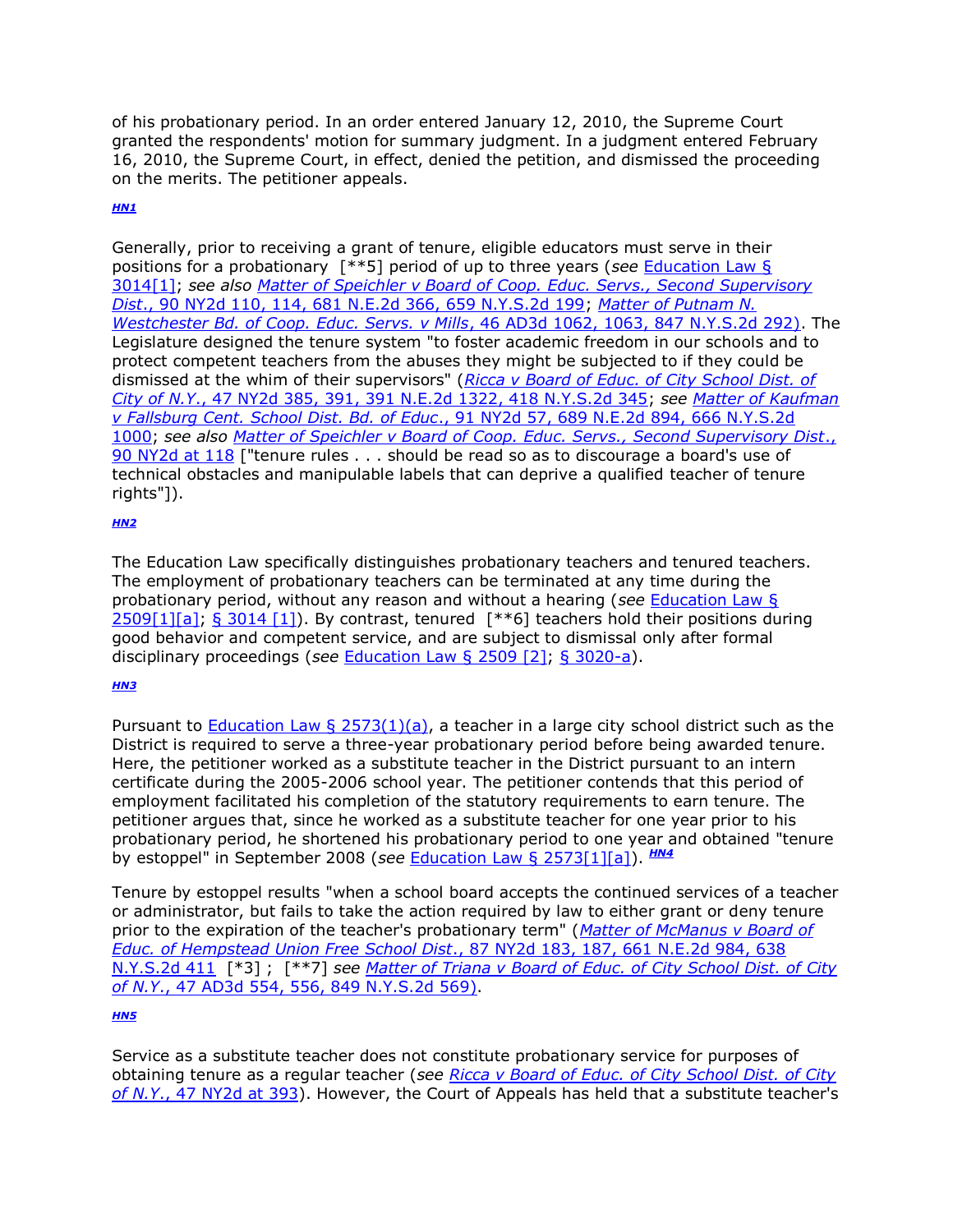three-year probationary period can be reduced to one year through "Jarema" credit, named for the bill's sponsor, Assemblyman Stephen J. Jarema (*[Matter of Speichler v Board of Coop.](http://www.lexisnexis.com.ezproxy.strose.edu/lnacui2api/mungo/lexseestat.do?bct=A&risb=21_T12329555026&homeCsi=9092&A=0.5820858718051269&urlEnc=ISO-8859-1&&citeString=90%20N.Y.2d%20110,%20114&countryCode=USA)  [Educ. Servs., Second Supervisory Dist](http://www.lexisnexis.com.ezproxy.strose.edu/lnacui2api/mungo/lexseestat.do?bct=A&risb=21_T12329555026&homeCsi=9092&A=0.5820858718051269&urlEnc=ISO-8859-1&&citeString=90%20N.Y.2d%20110,%20114&countryCode=USA)*., 90 NY2d at 114[\)](http://www.lexisnexis.com.ezproxy.strose.edu/lnacui2api/frame.do?reloadEntirePage=true&rand=1310415248469&returnToKey=20_T12329573738&parent=docview&target=results_DocumentContent&tokenKey=rsh-20.832219.9355148397#fnote3) <sup>3</sup> *[HN6](http://www.lexisnexis.com.ezproxy.strose.edu/lnacui2api/frame.do?reloadEntirePage=true&rand=1310415248469&returnToKey=20_T12329573738&parent=docview&target=results_DocumentContent&tokenKey=rsh-20.832219.9355148397#clscc6)*

"[I]n the case of a teacher who has rendered satisfactory service as a regular substitute for a period of two years . . . and has been appointed to teach the same subject in day schools on an annual salary, the probationary period shall be limited to one year" [\(Education Law §](http://www.lexisnexis.com.ezproxy.strose.edu/lnacui2api/mungo/lexseestat.do?bct=A&risb=21_T12329555026&homeCsi=9092&A=0.5820858718051269&urlEnc=ISO-8859-1&&citeString=N.Y.%20EDUC.%20LAW%202573&countryCode=USA)  [2573\[1\]\[a\]\)](http://www.lexisnexis.com.ezproxy.strose.edu/lnacui2api/mungo/lexseestat.do?bct=A&risb=21_T12329555026&homeCsi=9092&A=0.5820858718051269&urlEnc=ISO-8859-1&&citeString=N.Y.%20EDUC.%20LAW%202573&countryCode=USA). *[HN7](http://www.lexisnexis.com.ezproxy.strose.edu/lnacui2api/frame.do?reloadEntirePage=true&rand=1310415248469&returnToKey=20_T12329573738&parent=docview&target=results_DocumentContent&tokenKey=rsh-20.832219.9355148397#clscc7)*

In order to qualify for Jarema credit, a teacher must serve as a *regular substitute* continuously for at least one school term immediately preceding the probationary period (*see [Matter of Speichler v Board of Coop. Educ. Servs., Second Supervisory Dist](http://www.lexisnexis.com.ezproxy.strose.edu/lnacui2api/mungo/lexseestat.do?bct=A&risb=21_T12329555026&homeCsi=9092&A=0.5820858718051269&urlEnc=ISO-8859-1&&citeString=90%20N.Y.2d%20110,%20111&countryCode=USA)*., 90 [NY2d at 111;](http://www.lexisnexis.com.ezproxy.strose.edu/lnacui2api/mungo/lexseestat.do?bct=A&risb=21_T12329555026&homeCsi=9092&A=0.5820858718051269&urlEnc=ISO-8859-1&&citeString=90%20N.Y.2d%20110,%20111&countryCode=USA) *[Matter of Lifson v Board of Educ. of Nanuet Pub. Schools](http://www.lexisnexis.com.ezproxy.strose.edu/lnacui2api/mungo/lexseestat.do?bct=A&risb=21_T12329555026&homeCsi=9092&A=0.5820858718051269&urlEnc=ISO-8859-1&&citeString=66%20N.Y.2d%20896&countryCode=USA)*, 66 NY2d 896, 489 [N.E.2d 761, 498 N.Y.S.2d 792;](http://www.lexisnexis.com.ezproxy.strose.edu/lnacui2api/mungo/lexseestat.do?bct=A&risb=21_T12329555026&homeCsi=9092&A=0.5820858718051269&urlEnc=ISO-8859-1&&citeString=66%20N.Y.2d%20896&countryCode=USA) [\*\*8] *see also [Matter of Barbaccia v Board of Educ. of](http://www.lexisnexis.com.ezproxy.strose.edu/lnacui2api/mungo/lexseestat.do?bct=A&risb=21_T12329555026&homeCsi=9092&A=0.5820858718051269&urlEnc=ISO-8859-1&&citeString=282%20A.D.2d%20674&countryCode=USA)  Locust Val. Cent. School Dist*[., 282 AD2d 674, 723 N.Y.S.2d 407\[](http://www.lexisnexis.com.ezproxy.strose.edu/lnacui2api/mungo/lexseestat.do?bct=A&risb=21_T12329555026&homeCsi=9092&A=0.5820858718051269&urlEnc=ISO-8859-1&&citeString=282%20A.D.2d%20674&countryCode=USA)holding that a permanent per diem substitute who was employed on an annual basis and received different assignments each day substituting for different teachers and in different subject areas was not a regular substitute within the meaning of the Jarema Act]). Thus, where a teacher has not served as a regular substitute in the year immediately preceding a probationary appointment, such service will not count towards Jarema credit.

- - - - - - - - - - - - - - Footnotes - - - - - - - - - - - - - - - [3](http://www.lexisnexis.com.ezproxy.strose.edu/lnacui2api/frame.do?reloadEntirePage=true&rand=1310415248469&returnToKey=20_T12329573738&parent=docview&target=results_DocumentContent&tokenKey=rsh-20.832219.9355148397#ref3) Although the Court of Appeals' decision in *[Speichler](http://www.lexisnexis.com.ezproxy.strose.edu/lnacui2api/mungo/lexseestat.do?bct=A&risb=21_T12329555026&homeCsi=9092&A=0.5820858718051269&urlEnc=ISO-8859-1&&citeString=90%20N.Y.2d%20110&countryCode=USA)* addressed [Education Law § 2509](http://www.lexisnexis.com.ezproxy.strose.edu/lnacui2api/mungo/lexseestat.do?bct=A&risb=21_T12329555026&homeCsi=9092&A=0.5820858718051269&urlEnc=ISO-8859-1&&citeString=N.Y.%20EDUC.%20LAW%202509&countryCode=USA) , for the purposes of this appeal, that statute is the functional equivalent of [Education Law § 2573.](http://www.lexisnexis.com.ezproxy.strose.edu/lnacui2api/mungo/lexseestat.do?bct=A&risb=21_T12329555026&homeCsi=9092&A=0.5820858718051269&urlEnc=ISO-8859-1&&citeString=N.Y.%20EDUC.%20LAW%202573&countryCode=USA) - - - - - - - - - - - - End Footnotes- - - - - - - - - - - - - -

#### *[HN8](http://www.lexisnexis.com.ezproxy.strose.edu/lnacui2api/frame.do?reloadEntirePage=true&rand=1310415248469&returnToKey=20_T12329573738&parent=docview&target=results_DocumentContent&tokenKey=rsh-20.832219.9355148397#clscc8)*

In order to be a "teacher" in the New York State public school system, one must possess a valid teacher's certificate issued by the Commissioner of the New York State Education Department or a valid regional credential (*see* [Education Law § 3001\[2\]](http://www.lexisnexis.com.ezproxy.strose.edu/lnacui2api/mungo/lexseestat.do?bct=A&risb=21_T12329555026&homeCsi=9092&A=0.5820858718051269&urlEnc=ISO-8859-1&&citeString=N.Y.%20EDUC.%20LAW%203001&countryCode=USA) ["No person shall be employed or authorized to teach in the public schools of the state who is . . . [n]ot in possession of a teacher's certificate issued under the authority of this chapter"]; 8 NYCRR  $80-1.1[b][39]$  [a "teacher" is defined  $[**9]$  as "the holder of a valid teacher's certificate issued by the Commissioner of Education or a valid regional credential"]). However, **[Education Law § 3001\(2\)](http://www.lexisnexis.com.ezproxy.strose.edu/lnacui2api/mungo/lexseestat.do?bct=A&risb=21_T12329555026&homeCsi=9092&A=0.5820858718051269&urlEnc=ISO-8859-1&&citeString=N.Y.%20EDUC.%20LAW%203001&countryCode=USA)** specifically allows a "practice" teacher enrolled in an approved teacher education program to teach without the presence of the certified teacher in the classroom, provided that a classroom-certifiedteacher is available at all times and retains supervision of the "practice" teacher. Furthermore, pursuant to [8](http://www.lexisnexis.com.ezproxy.strose.edu/lnacui2api/mungo/lexseestat.do?bct=A&risb=21_T12329555026&homeCsi=9092&A=0.5820858718051269&urlEnc=ISO-8859-1&&citeString=8%20N.Y.%20COMP.%20CODES%20R.%20REGS.%2080-5.4&countryCode=USA)  NYCRR  $80-5.4(c)(2)$  and  $(3)$ , a person may be employed as a substitute teacher on a regular basis even if he or she does not possess a valid teaching certificate.

Construing the relevant statutes and regulations, it is apparent that *[HN9](http://www.lexisnexis.com.ezproxy.strose.edu/lnacui2api/frame.do?reloadEntirePage=true&rand=1310415248469&returnToKey=20_T12329573738&parent=docview&target=results_DocumentContent&tokenKey=rsh-20.832219.9355148397#clscc9)* 

while an educator need not have a valid teacher's certificate to be employed as a substitute teacher, such an educator must possess a valid teacher's certificate in order to qualify as a "teacher" and earn Jarema credit. As discussed below, case law supports our conclusion that Jarema credit cannot be awarded to a regular substitute teacher who does not possess a valid New York State teacher's certificate.

In *[Matter of Pierce v Monroe 2-Orleans Bd. of Coop. Educ. Servs](http://www.lexisnexis.com.ezproxy.strose.edu/lnacui2api/mungo/lexseestat.do?bct=A&risb=21_T12329555026&homeCsi=9092&A=0.5820858718051269&urlEnc=ISO-8859-1&&citeString=195%20Misc.%202d%20178&countryCode=USA)*. (195 Misc 2d 178, 757 [N.Y.S.2d 715,](http://www.lexisnexis.com.ezproxy.strose.edu/lnacui2api/mungo/lexseestat.do?bct=A&risb=21_T12329555026&homeCsi=9092&A=0.5820858718051269&urlEnc=ISO-8859-1&&citeString=195%20Misc.%202d%20178&countryCode=USA) *affd* [12 A.D.3d 1046, 784 N.Y.S.2d 459\)](http://www.lexisnexis.com.ezproxy.strose.edu/lnacui2api/mungo/lexseestat.do?bct=A&risb=21_T12329555026&homeCsi=9092&A=0.5820858718051269&urlEnc=ISO-8859-1&&citeString=12%20A.D.3d%201046&countryCode=USA), [\*\*10] the Supreme Court denied a teacher's petition seeking mandamus to compel a school board to grant him tenure because the teacher did not have his teacher's certificate. In *Pierce*, the teacher was first appointed to a full-time teaching position on March 3, 1997. At the time of appointment, the teacher